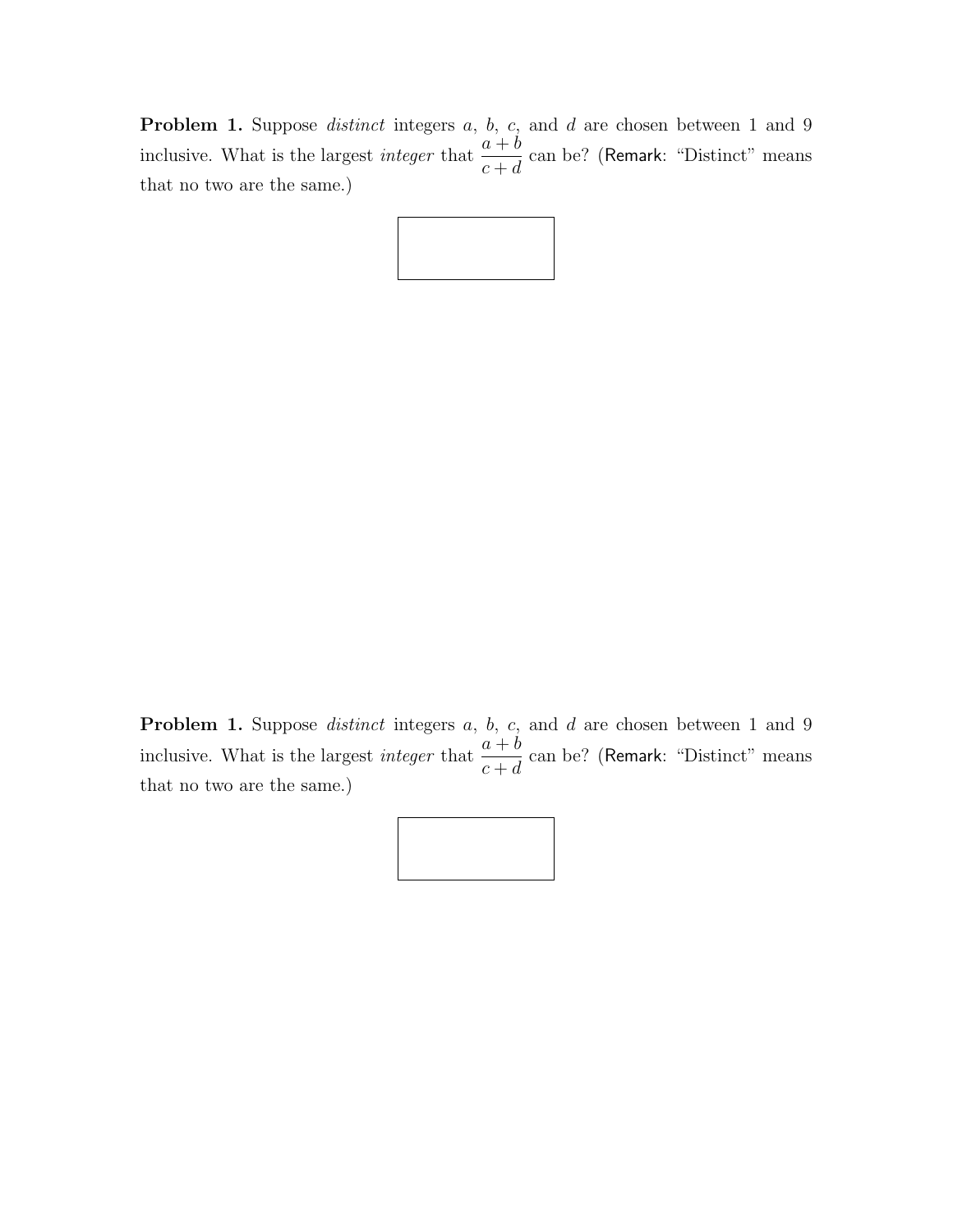Problem 2. We are given two concentric circles. Each chord of the larger circle that is tangent to the smaller circle is 6 in long. What is the area of the ring between the two circles?

Problem 2. We are given two concentric circles. Each chord of the larger circle that is tangent to the smaller circle is 6 in long. What is the area of the ring between the two circles?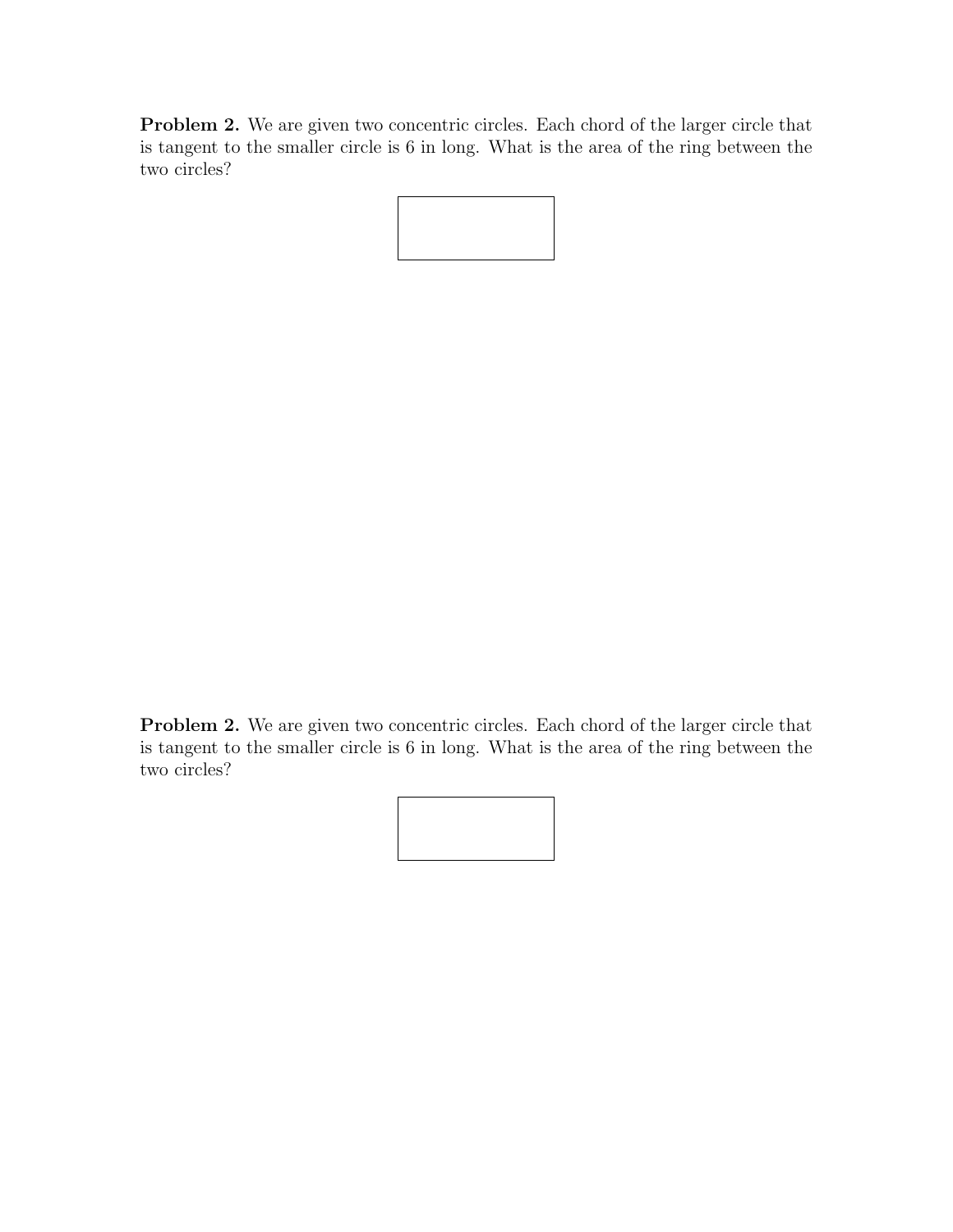**Problem 3.** Two points are picked at random on the circle  $x^2 + y^2 = 1$ . What is the probability that the chord they determine is longer than 1?

**Problem 3.** Two points are picked at random on the circle  $x^2 + y^2 = 1$ . What is the probability that the chord they determine is longer than 1?

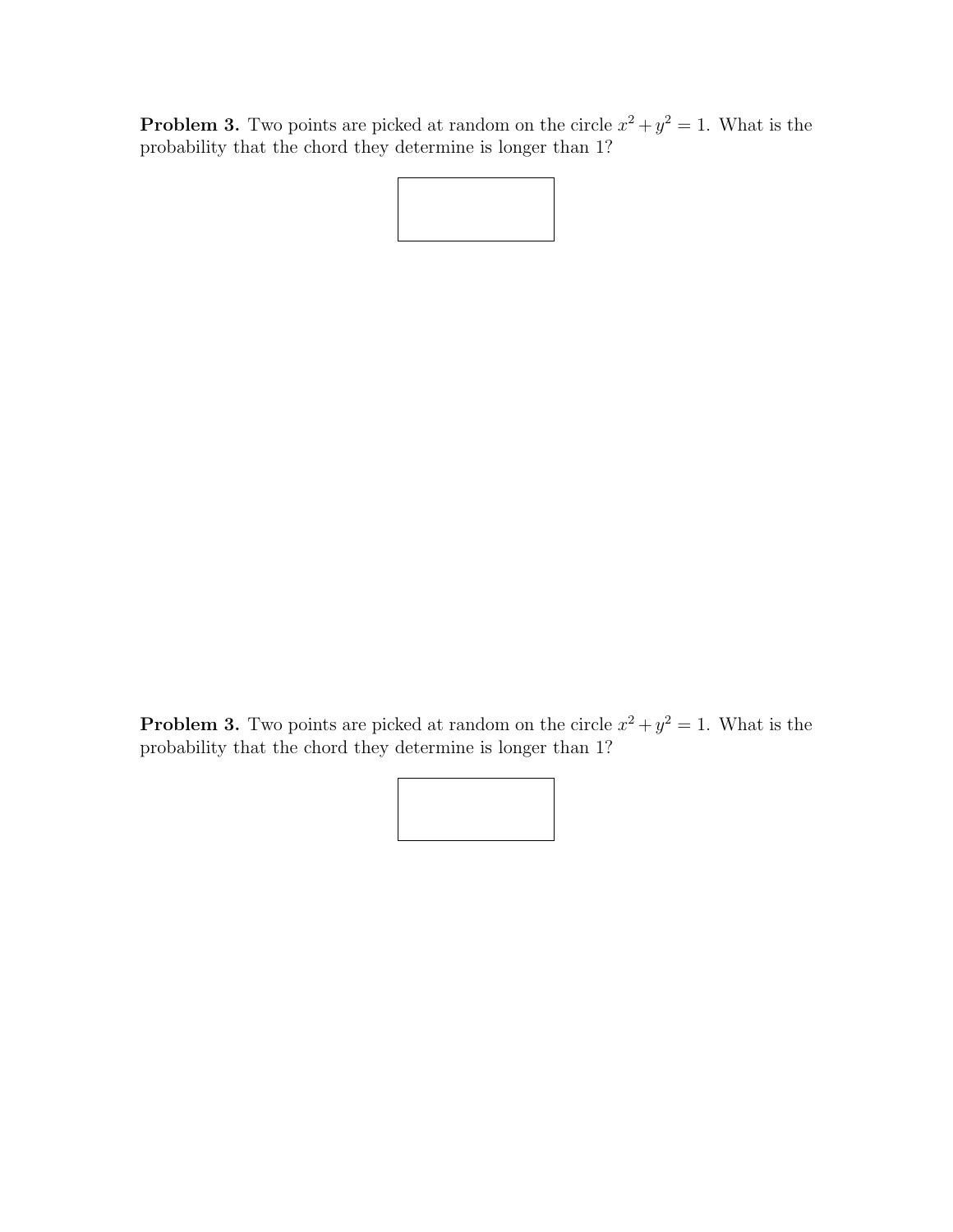Problem 4. A circle of radius 1 inch rolls inside a circle of radius 12 inches. How many full revolutions does it make before returning to its original position?

Problem 4. A circle of radius 1 inch rolls inside a circle of radius 12 inches. How many full revolutions does it make before returning to its original position?

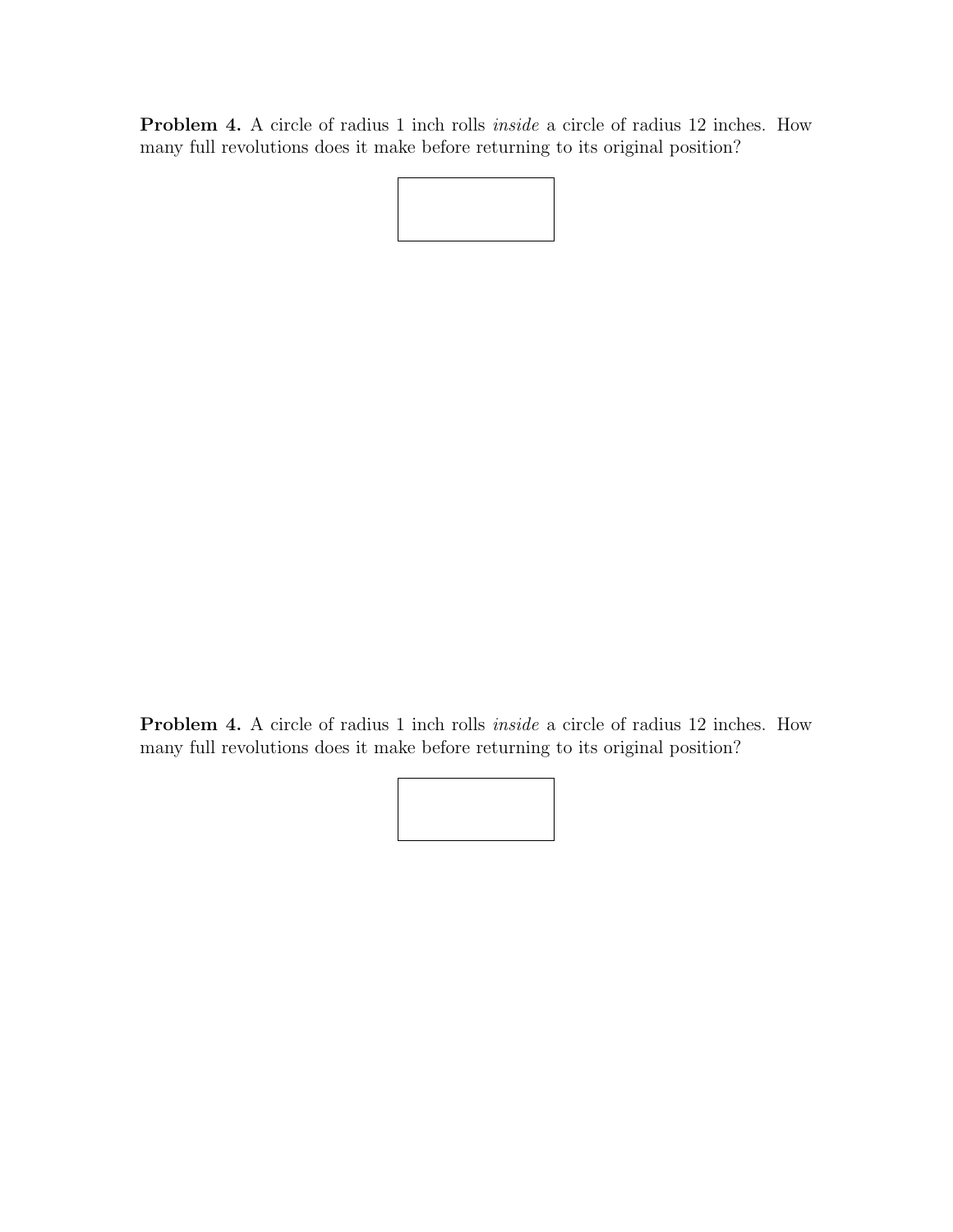Problem 5. How many hours does it take Rachel the Rower to oar from point A to **Problem 5.** How many nours does it take Rachel the Rower to oar from point A to point B if the diameter of the lake is  $2\sqrt{3}$  miles and she rows 3 mph? (In the picture,  $\overline{AC}$  is a diameter.)





Problem 5. How many hours does it take Rachel the Rower to oar from point A to **Problem 5.** How many nours does it take Kachel the Kower to oar from point A to point B if the diameter of the lake is  $2\sqrt{3}$  miles and she rows 3 mph? (In the picture,  $\overline{AC}$  is a diameter.)



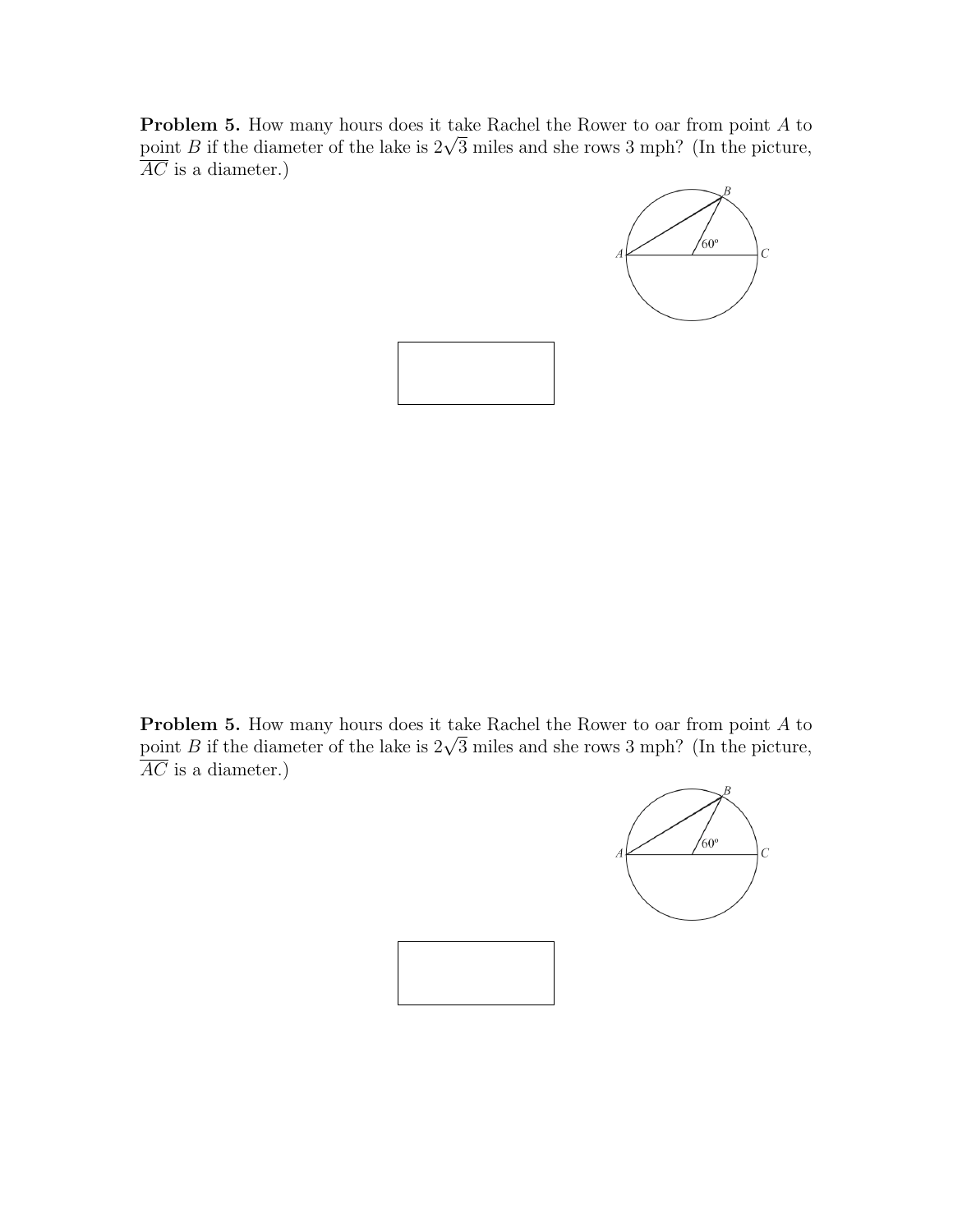Problem 6. How many different primes appear as entries in the first 20 rows of Pascal's triangle?

Problem 6. How many different primes appear as entries in the first 20 rows of Pascal's triangle?

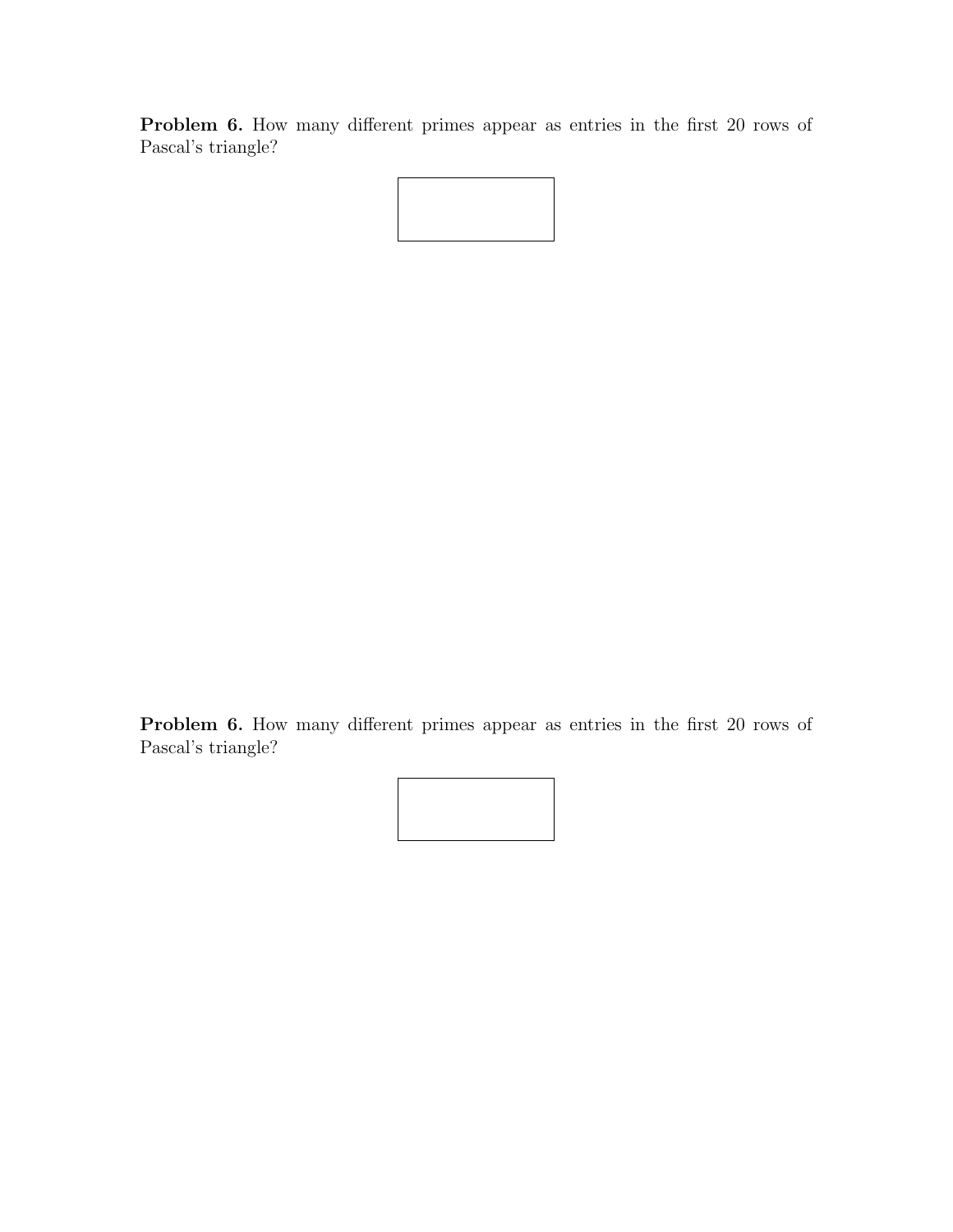Problem 7. 
$$
\frac{1}{\log_2 120} + \frac{1}{\log_3 120} + \frac{1}{\log_4 120} + \frac{1}{\log_5 120} =
$$

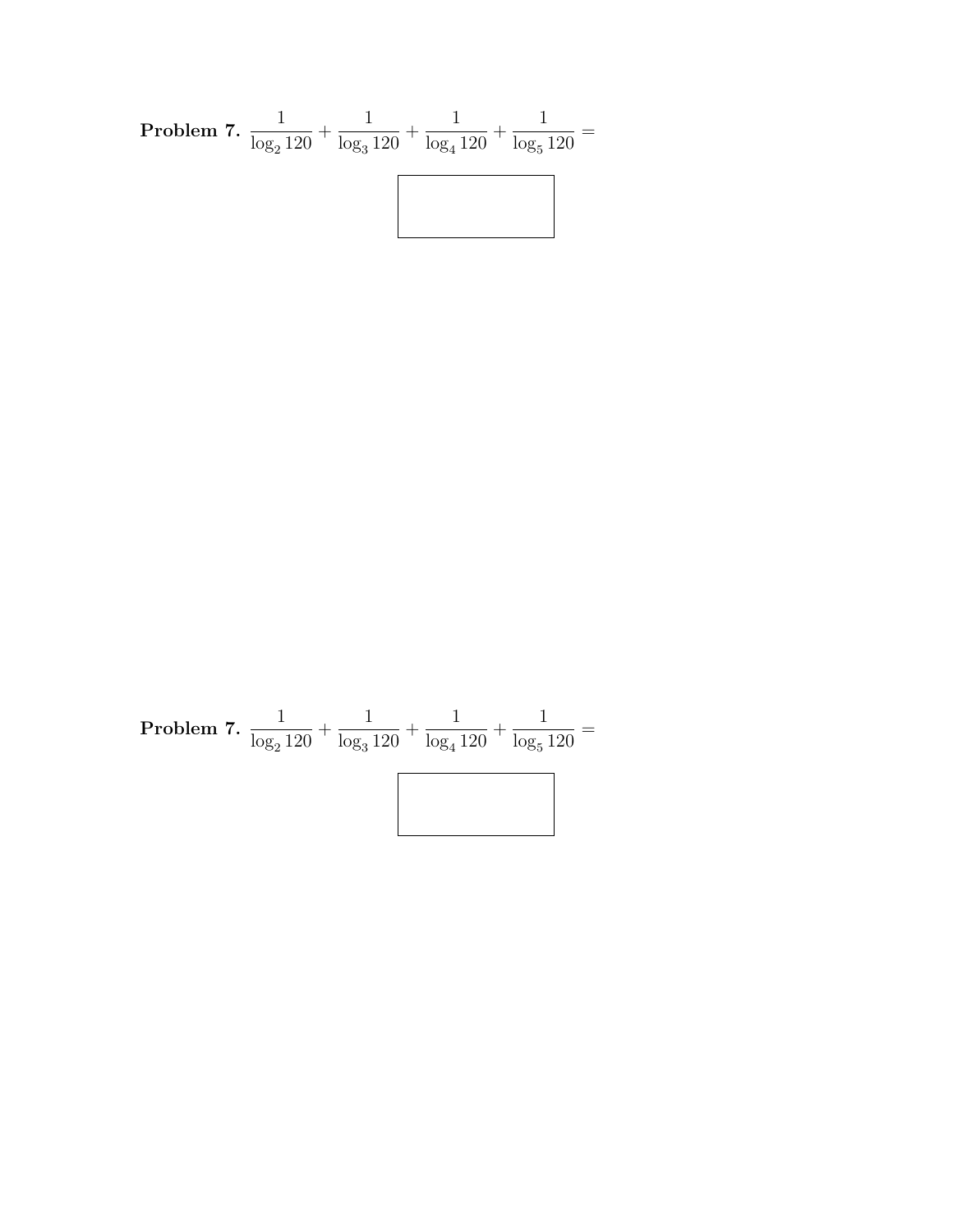Problem 8. How many integers between 1 and 2010 inclusive are divisible by neither 3 nor 5?



Problem 8. How many integers between 1 and 2010 inclusive are divisible by neither 3 nor 5?

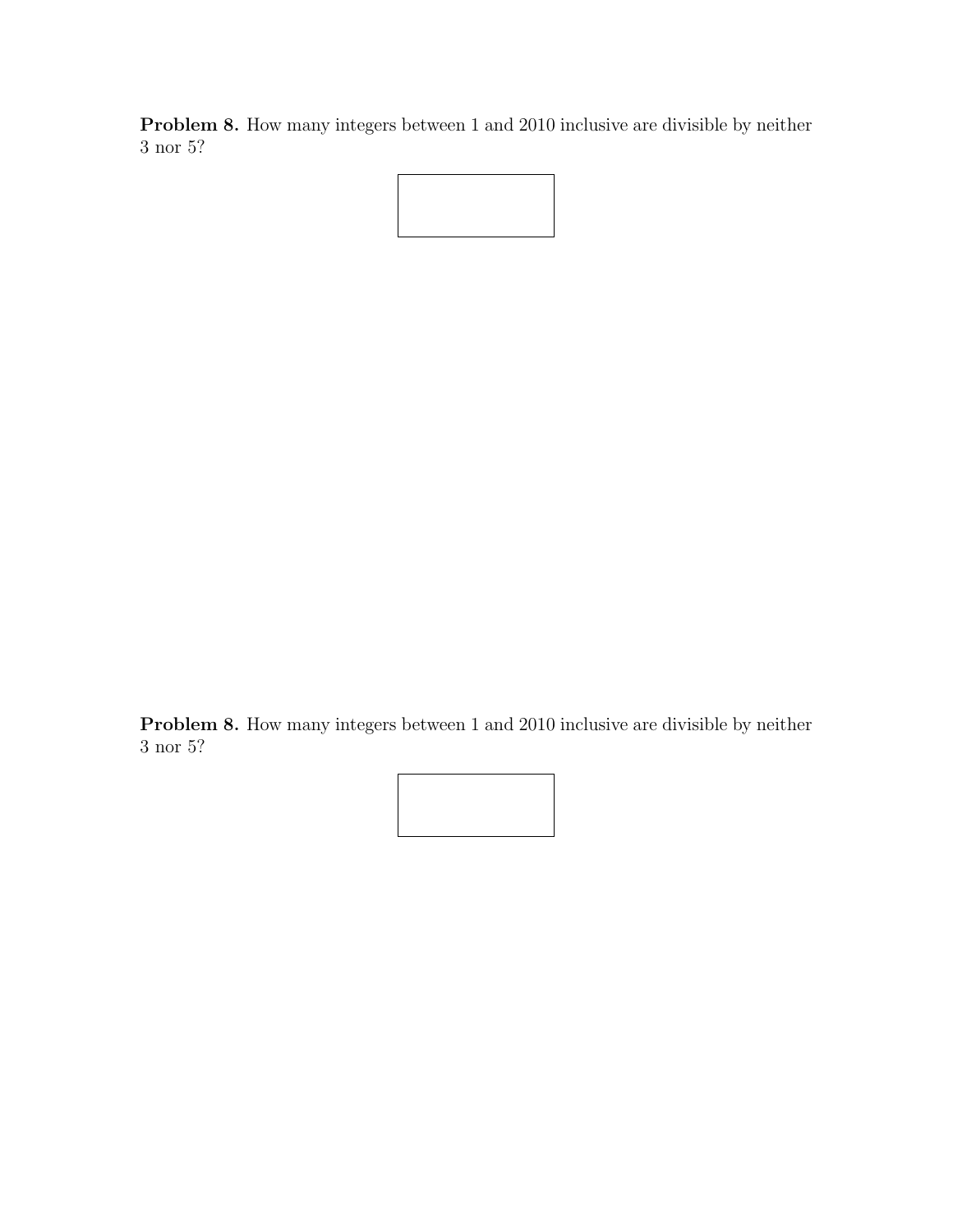Problem 9. Mildred prefers her brownies from the center of the pan, and Millicent prefers them from around the edge. If they bake a  $9 \times 12$  pan of brownies, how far from the edges of the pan should they cut so that each get equal areas of brownies?



Problem 9. Mildred prefers her brownies from the center of the pan, and Millicent prefers them from around the edge. If they bake a  $9 \times 12$  pan of brownies, how far from the edges of the pan should they cut so that each get equal areas of brownies?